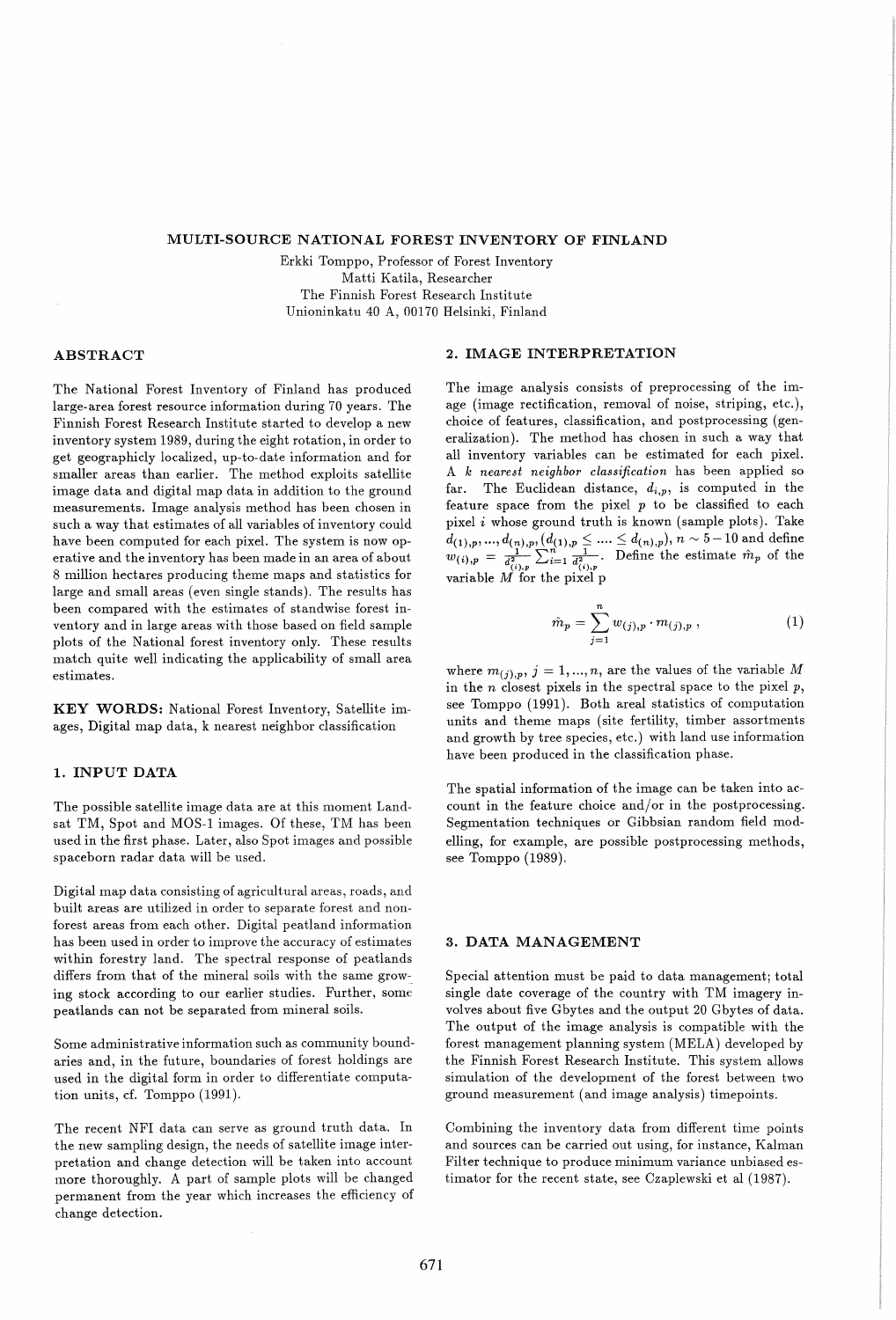## 4. EXAMPLES OF LARGE AREA RESULTS

The above methodology and input data have been applied operationally in estimating NFl -variables in areas of six forestry board districts in South and Central Finland, the total area amounting to 7.95 million hectares. One possibility to judge the goodness of estimates is to compare them in large areas with those based on field measurements only because the standard error of those estimates can be estimated and are fairly small, e.g. the standard error of the mean growing stock of field inventory in an area of one million hectares is of the size 1 - 2 %.

The level of large (or small) area statistics can be controlled by means of crossvalidation. The estimates of variables are computed for each ground truth sample plot excluding the plot itself. The ratio of the means of ground measurements and the means of image analysis estimates can be used as a calibration coefficient for large area statistics. Examples of the level of calibration coefficient are given in the table 1.

Table 1. Means of ground measurements (MG), means of image analysis estimates (ME) and their ratios (R) applied in calibration.

| Variable          | МG      | MЕ      | R.      |
|-------------------|---------|---------|---------|
| Pine saw wood     | 17.8818 | 16.6637 | 1.07310 |
| Pine pulp wood    | 23.3407 | 23.4210 | 0.99657 |
| Pine waste wood   | 2.6504  | 2.6944  | 0.98367 |
| Spruce saw wood   | 24.8424 | 22.2868 | 1.11467 |
| Spruce pulp wood  | 19.3566 | 17.9536 | 1.07814 |
| Spruce waste wood | 1.8874  | 1.8385  | 1.02662 |
| Birch saw wood    | 1.9776  | 1.7531  | 1.12809 |
| Birch pulp wood   | 9.1155  | 8.4983  | 1.07263 |
| Birch waste wood  | 2.2059  | 2.3110  | 0.95452 |
| Other saw wood    | 0.1086  | 0.1009  | 1.07664 |
| Other pulp wood   | 1.5754  | 1.4169  | 1.11186 |
| Other waste wood  | 0.9780  | 0.9193  | 1.06383 |
| Pine growth       | 22.1145 | 22.1270 | 0.99943 |
| Spruce growth     | 17.4325 | 16.1378 | 1.08023 |
| Birch growth      | 6.9278  | 6.7973  | 1.01920 |
| Other growth      | 2.2096  | 2.0973  | 1.05356 |
|                   |         |         |         |

Tables 2 - 4 show the multisource inventory based estimates (MSI) and the estimates of field inventory (FI) for some mean characteristics in forestry board district of Central Finland, with the total area of 1 296 700 hectares.

Table 2. The Fl and MSl estimates of mean tree volume by tree species on forest and scrub land, Central Finland, area 1 296 700 hectares.

| ×      | FI             |       | MSI            |       |
|--------|----------------|-------|----------------|-------|
|        | $\mathrm{m}^3$ | %     | $\mathrm{m}^3$ | $\%$  |
| Pine   | 42.8           | 39.6  | 43.4           | 40.4  |
| Spruce | 48.0           | 44.4  | 47.1           | 43.9  |
| Birch  | 14.2           | 13.2  | 13.9           | 12.9  |
| Other  | 3.0            | 2.8   | 3.0            | 2.8   |
| All    | 108.1          | 100.0 | 107.4          | 100.0 |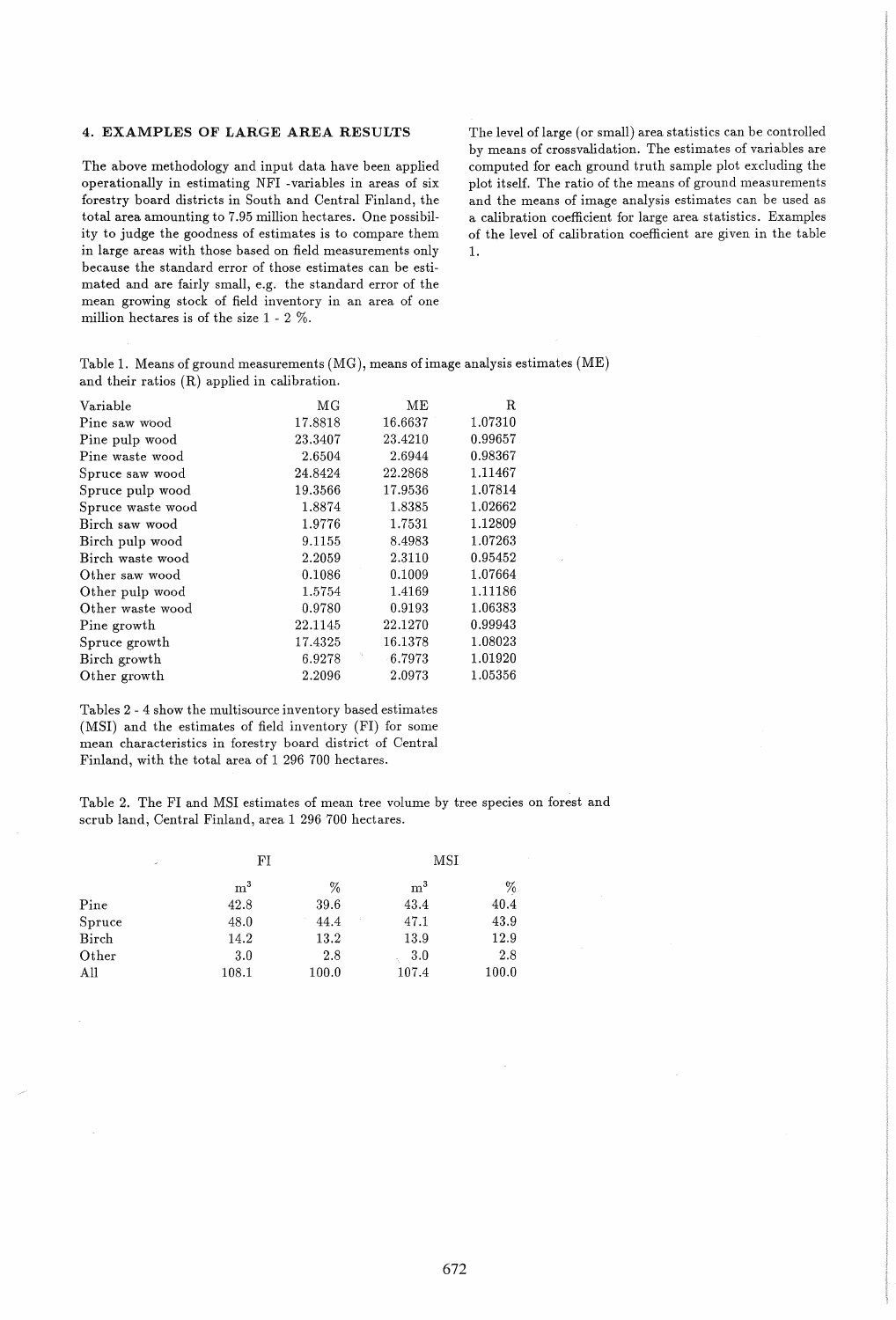Table 3. The FI and MSI estimates of proportions of timber assortments  $(\%)$  by tree species on forest and scrub land, Central Finland, area 1 296 700 hectares.

|             | Saw wood | Pulp wood | Waste wood |
|-------------|----------|-----------|------------|
| Pine, FI    | 41.8     | 52.3      | 5.8        |
| Pine, MSI   | 41.6     | 52.3      | 6.1        |
| Spruce, FI  | 55.2     | 40.9      | 3.9        |
| Spruce, MSI | 55.0     | 41.2      | 3.8        |
| Birch, FI   | 16.1     | 68.0      | 15.9       |
| Birch, MSI  | 15.8     | 68.2      | 16.0       |
| Other, FI   | 5.6      | 58.7      | 35.7       |
| Other, MSI  | 4.5      | 56.6      | 38.9       |
| All, FI     | 43.4     | 49.5      | 7.1        |
| All, MSI    | 43.1     | 49.5      | 7.4        |

Table 4. The Fl and MSl estimates of mean tree stem volume increment on forest and scrub land with field inventory (Fl), and multi-source inventory (MSl), Central Finland, area 1 296 700 hectares

|        | FI             |       | MSI            |       |
|--------|----------------|-------|----------------|-------|
|        | $\mathrm{m}^3$ | %     | $\mathrm{m}^3$ | %     |
| Pine   | 2.1            | 43.8  | 2.2            | 44.0  |
| Spruce | 1.8            | 37.5  | 1.8            | 36.0  |
| Birch  | 0.7            | 13.5  | 0.7            | 14.0  |
| Other  | 0.2            | 4.2   | 0.3            | 6.0   |
| All    | 4.8            | 100.0 | 5.0            | 100.0 |

These comparisons show that large area estimates match quite well. The estimates of the mean tree stem volume as well as timber assortments by tree species are very close to each other with both methods. The small differences in mean tree stem volume is caused by the fact that a part of non-forest land (roads, urban areas) is classified into forests because the digital map data involve some faults.

Another possibility for judging the goodness of estimates is to compare them with characteristics of standwise data, measured for forest management planning purposes. These inventories are carried out in Finland separately for private, governement. and company owned forests and are based on visual ground estimation and information from false colour aerial photographs and involve thus some subjective errors causing problems in comparisons. Also these results confirm the applicability of the method at communal level, see Tomppo and Katila (1991).

#### 5. CONCLUSIONS

The first large area results and tests show that the satellite image-aided inventory method works fairly well at the communal level. The reasons for small differences in some variables compared with estimates obtained with traditional methods will be traced. If systematic errors occur in new inventory method, the applicability of new features and new classification techniques will be tested. The results are promising at this phase and the satellite image-aided NFl method has made or is expected to make it possible to:

1) estimate all the variables of the national forest inventory for each point of the country; The variables include the properties of site type, soil, growing stock, growth, mortality, cutting, and damages and diseases. It is anticipated that some improvement in estimates of all variables can be expected compared with the current situation. The estimates of variables concerning a single pixel may be unreliable. However, the communal level estimates, and in the case of some variables possibly also the forest holding and stand estimates, are expected to be applicable.

2) Cost/benefit -ratio of the inventory can be improved, and the rotation can be shortened in the future. The information given by the inventory can be improved fairly much with a small additional charge.

Remote sensing helps in updating of inventory data. Clouds prevent obtaining imagery which covers the whole country each year. This is possible however every third or fifth year. The field data can be updated with a slight change detection (removed trees) in permanent sample plots and tree and stand models, and simulation between two image acquisition dates. Other remote sensing data such as radar data or different kinds of airborne data can be utilized later.

3) keep the geographically localized information in a digital form and to transfer it easily into the databases of the users for further processing.

4) estimate changes, e.g. growth and mortality, more accurately than before. The new ground sampling design, which includes permanent sample plots, will support this task.